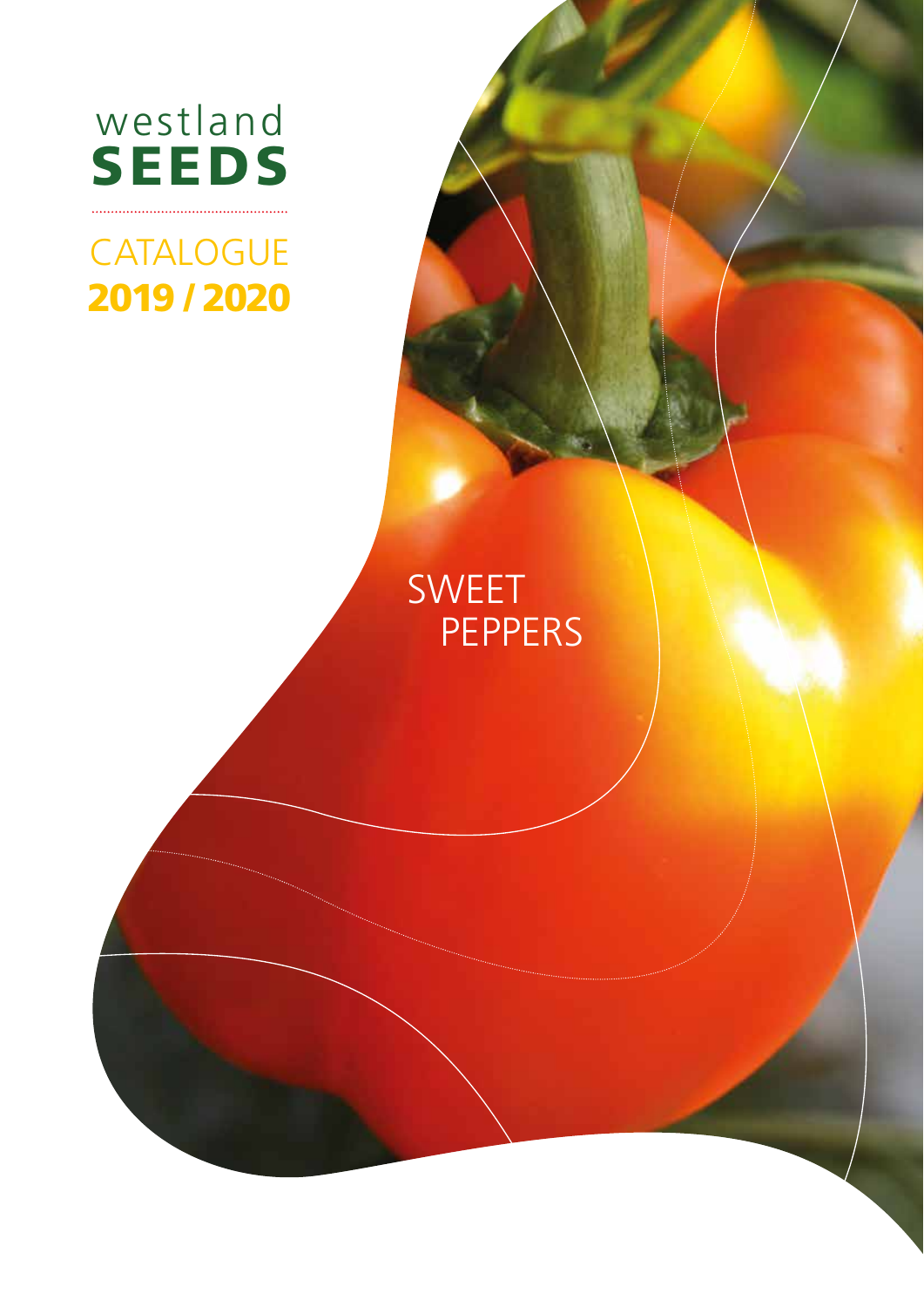## **Blocky red**

| <b>Blocky red</b>    | <b>WLS 8108</b>                                                         | <b>WLS 2090</b>                                   | <b>WLS 3421</b>   | <b>WLS 3427</b>          |
|----------------------|-------------------------------------------------------------------------|---------------------------------------------------|-------------------|--------------------------|
| <b>Shape</b>         | blocky                                                                  | blocky                                            | blocky            | blocky                   |
| Colour               | dark red                                                                | bright red                                        | dark red          | dark red                 |
| <b>Resistance HR</b> | $Tm: 0-2$                                                               | $Tm: 0-3$                                         | $Tm: 0-3 + TSWV$  | $Tm: 0-3 + TSWV$         |
| <b>Maturity</b>      | normal                                                                  | early                                             | late              | late                     |
| <b>Plant habit</b>   | continuous growing                                                      | strong and<br>continuous growing                  | short and compact | medium, somewhat<br>open |
| <b>Size</b>          | 80 x 90 mm                                                              | 90 x 80 mm                                        | 90 x 90 mm        | $90 \times 80$ mm        |
| Weight               | 170 - 190 g                                                             | $200 - 220$ g                                     | $200 - 220q$      | $200 - 220q$             |
| <b>Remarks</b>       | very good vigor and<br>endurance, also suitable<br>for green harvesting | fast colouring,<br>regular setting, high<br>yield | slow colouring    | slow colouring           |



WLS 2090

## **Blocky yellow**

| <b>Blocky yellow</b> | <b>WLS 1225</b>       | <b>WLS 1380</b>      | <b>WLS 1384</b>                   | <b>WLS 3441</b>   |
|----------------------|-----------------------|----------------------|-----------------------------------|-------------------|
| <b>Shape</b>         | blocky                | blocky               | blocky                            | blocky            |
| Colour               | yellow                | bright yellow        | yellow                            | dark yellow       |
| <b>Resistance HR</b> | $Tm: 0-3$             | $Tm: 0-3$            | $Tm: 0-3$                         | $Tm: 0-3 + TSWV$  |
| <b>Maturity</b>      | early                 | early                | early                             | early             |
| <b>Plant habit</b>   | strong, open and long | short and generative | medium long, open<br>and vigorous | short and compact |
| <b>Size</b>          | 85 x 90 mm            | 85 x 80 mm           | 80 x 90 mm                        | 80 x 80 mm        |
| Weight               | 190 - 210 g           | 190 - 210 g          | 200q                              | $200 - 220$ g     |
| <b>Remarks</b>       | labour friendly       |                      |                                   |                   |



WLS 1225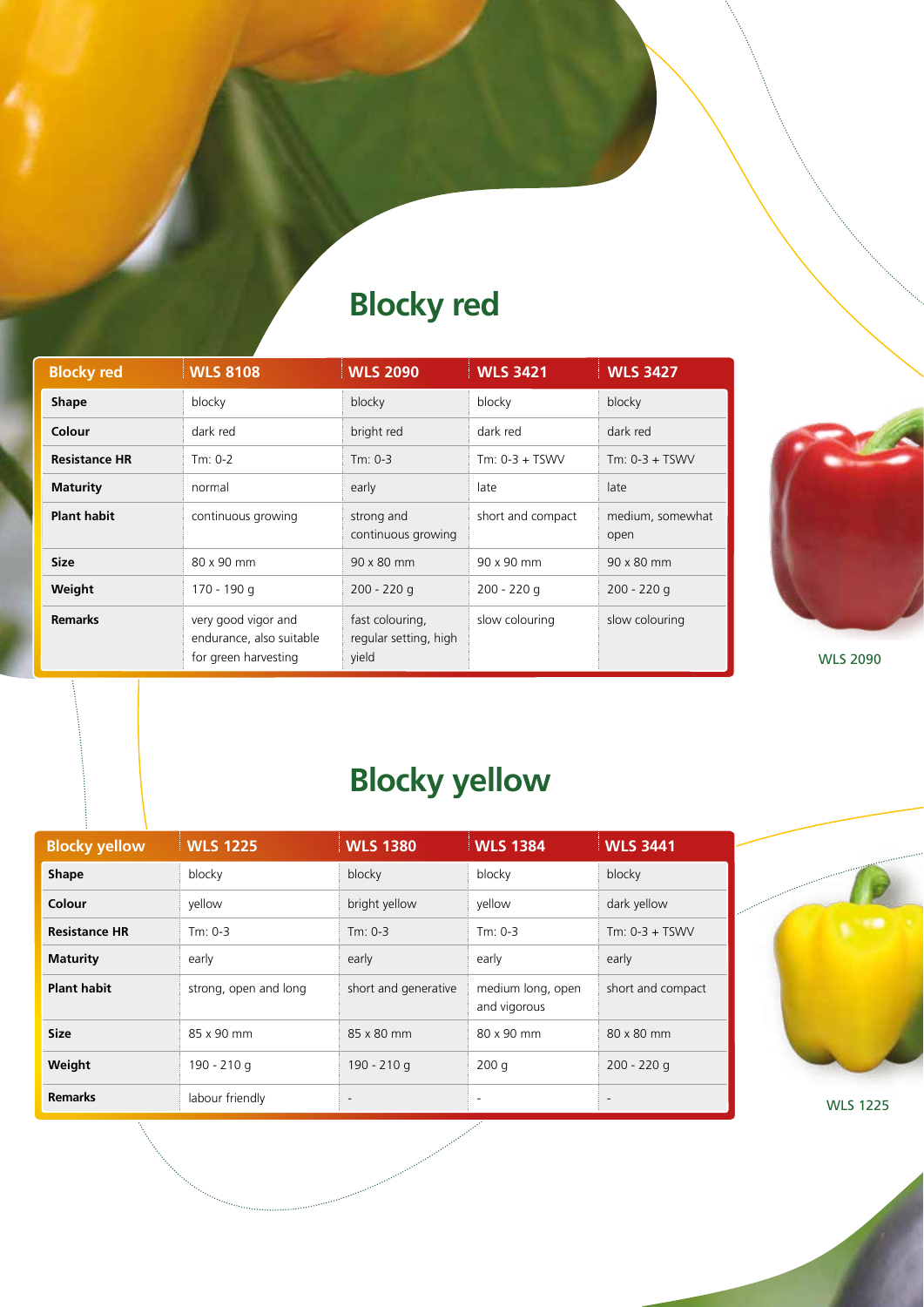# **Blocky orange**

| <b>Blocky orange</b> | <b>WLS 8302</b>      | <b>WLS 4305</b>              | <b>WLS 5345</b>                |
|----------------------|----------------------|------------------------------|--------------------------------|
| <b>Shape</b>         | blocky               | blocky                       | blocky                         |
| Colour               | orange               | orange                       | orange                         |
| <b>Resistance HR</b> | HR Tm: 0-2           | HR Tm: 0-2                   | HR $Tm: 0-3$                   |
| <b>Maturity</b>      | normal               | early                        | normal                         |
| <b>Plant habit</b>   | strong, easy growing | strong, easy growing         | sightly dense crop<br>type     |
| <b>Size</b>          | 85 x 90 mm           | 80 x 90 mm                   | 85 x 80 mm                     |
| Weight               | 180 - 190 g          | 180 - 190 g                  | 190 - 210 g                    |
| <b>Remarks</b>       | fast colouring       | remarkable quality<br>fruits | fast colouring, four<br>lobbed |



WLS 8302

## **Sweet point**

| <b>Sweet point</b>   | <b>WLS 1440</b>                        | <b>WLS 4444</b>                  | <b>WLS 2091</b>                             |
|----------------------|----------------------------------------|----------------------------------|---------------------------------------------|
| <b>Shape</b>         | conical                                | conical                          | conical                                     |
| Colour               | red                                    | yellow                           | orange                                      |
| <b>Resistance HR</b> |                                        | HR $Tm: 0-3$                     | $\overline{\phantom{a}}$                    |
| <b>Maturity</b>      | early                                  | early                            | early                                       |
| <b>Plant habit</b>   | medium-long,<br>generative             | medium-open,<br>generative       | medium-long,<br>generative                  |
| <b>Size</b>          | 4,5 x 19 cm                            | $5 \times 18$ cm                 | 4,5 x 22 cm                                 |
| Weight               | $90 - 100q$                            | $80 - 100q$                      | $90 - 100q$                                 |
| <b>Remarks</b>       | sweet, crispy, fast<br>colouring fruit | sweet, crispy, fast<br>colouring | sweet, very crispy,<br>fast colouring fruit |

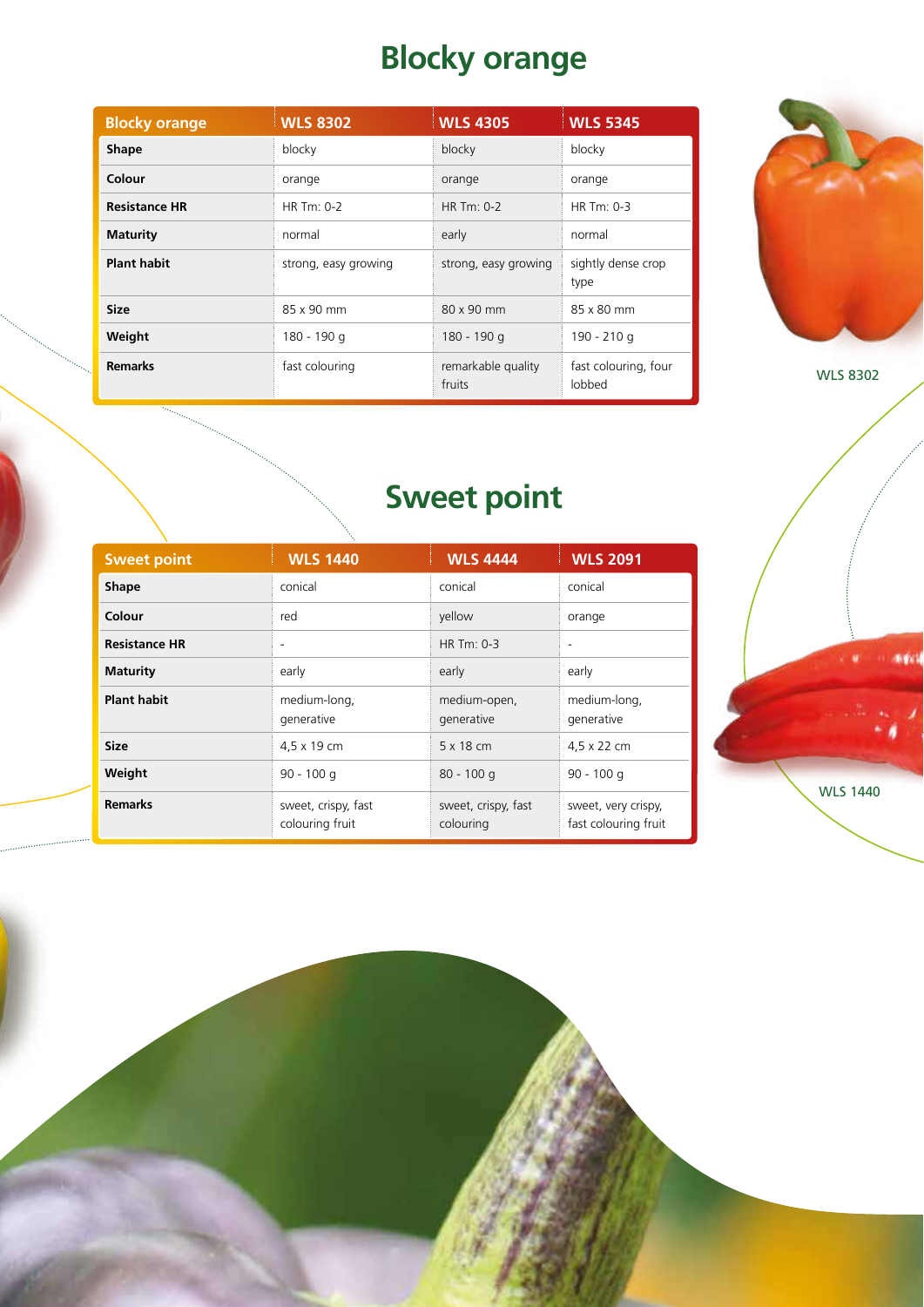WLS 2493

## **Super snack**

| <b>Super snack</b> | <b>WLS 2490</b>  | <b>WLS 2493</b>  | <b>WLS 2495</b>  |
|--------------------|------------------|------------------|------------------|
| <b>Shape</b>       | conical          | conical          | conical          |
| Colour             | red              | yellow           | orange           |
| <b>Maturity</b>    | normal           | normal           | normal           |
| <b>Plant habit</b> | open, generative | open, generative | open, generative |
| <b>Size</b>        | $4 \times 13$ cm | $4 \times 13$ cm | $4 \times 13$ cm |
| Weight             | $50 - 60q$       | $55 - 65$ q      | $50 - 60q$       |

## **XL snack**

| <b>XL snack</b>      | <b>WLS 4450</b> | <b>WLS 4453</b> | <b>WLS 4455</b>   |
|----------------------|-----------------|-----------------|-------------------|
| <b>Shape</b>         | conical         | conical         | conical           |
| Colour               | red             | yellow          | orange            |
| <b>Resistance HR</b> | Lt tolerant     | Lt tolerant     |                   |
| <b>Maturity</b>      | early           | early           | normal            |
| <b>Plant habit</b>   | open            | strong growing  | leafy , growing   |
| <b>Size</b>          | $4 \times 9$ cm | $4 \times 9$ cm | $3.5 \times 9$ cm |
| Weight               | $40 - 50$ g     | $35 - 40q$      | $40 - 50q$        |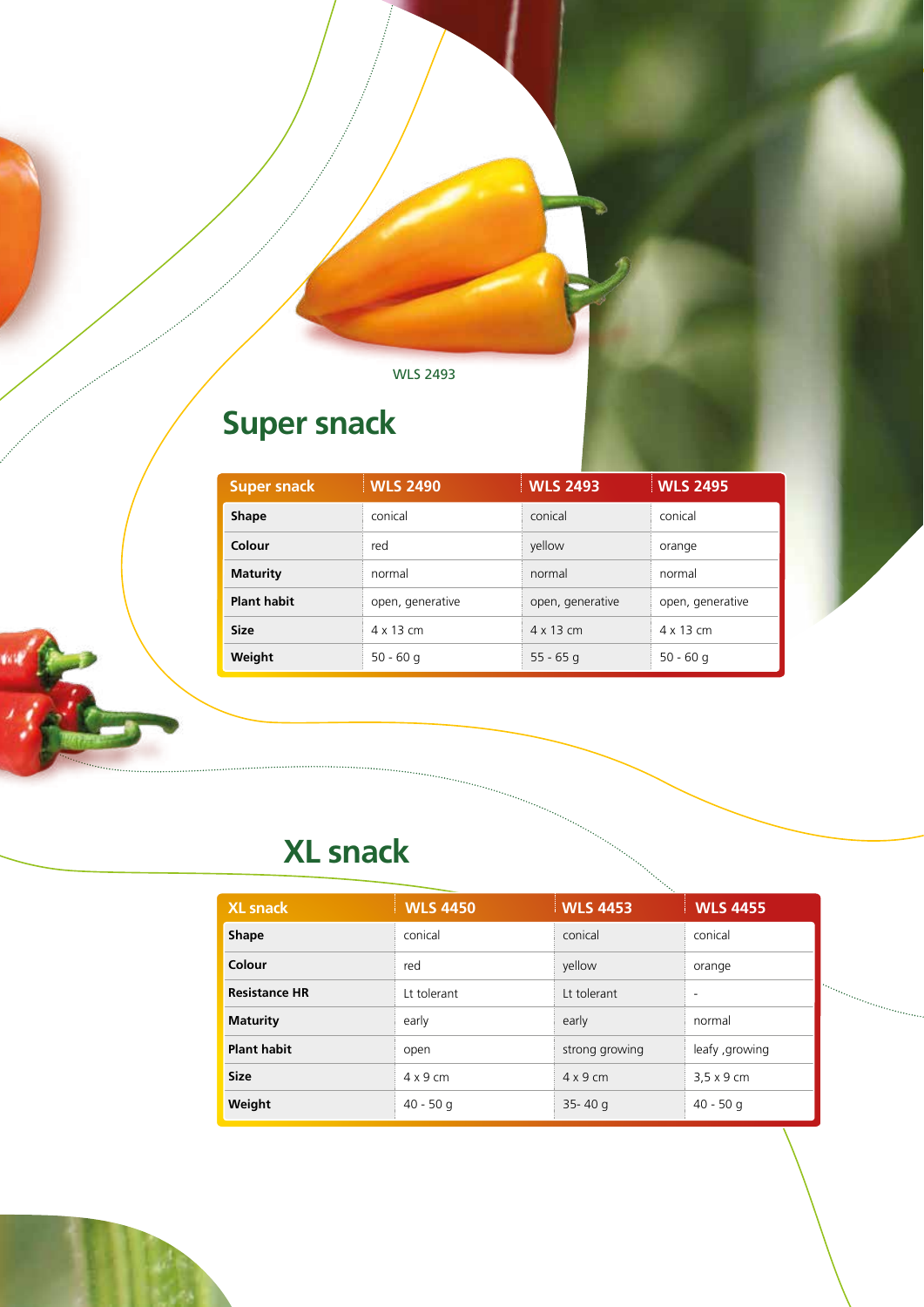#### **Snack red**

| <b>Snack</b>         | <b>WLS 2450</b>          | <b>WLS 1452</b>  | <b>WLS 1293</b>   | <b>WLS 1296</b>                               |
|----------------------|--------------------------|------------------|-------------------|-----------------------------------------------|
| <b>Shape</b>         | conical                  | conical          | conical           | conical                                       |
| Colour               | red                      | red              | red               | red                                           |
| <b>Resistance HR</b> | $\overline{\phantom{a}}$ | HR Tm: 0-3       | HR Tm: 0-3        | HR Tm: 0-2                                    |
| <b>Maturity</b>      | early                    | early            | early             | early                                         |
| <b>Plant habit</b>   | generative, strong       | generative, open | generative, open  | more plant length<br>than 1293,<br>generative |
| <b>Size</b>          | $3.5 \times 8.5$ cm      | $3 \times 8$ cm  | $3.5 \times 8$ cm | $3.5 \times 8$ cm                             |
| Weight               | $20 - 25q$               | $25 - 30$ g      | $25 - 30q$        | $25 - 30$ g                                   |

## **Snack yellow**

| <b>Snack</b>         | <b>WLS 2103</b>          | <b>WLS 1454</b> | <b>WLS 5453</b>                | <b>WLS1957</b>    | <b>WLS 0499</b>   |
|----------------------|--------------------------|-----------------|--------------------------------|-------------------|-------------------|
| Shape                | conical                  | conical         | conical                        | conical           | conical           |
| Colour               | vellow                   | yellow          | yellow                         | yellow            | yellow            |
| <b>Resistance HR</b> | $\overline{\phantom{a}}$ | HR Tm: 0-3      | $\overline{\phantom{a}}$       | LT tolerant       | HR Tm: 0-3        |
| <b>Maturity</b>      | normal                   | normal          | normal                         | normal            | normal            |
| <b>Plant habit</b>   | open                     | open            | short crop, very<br>generative | mid long crop     | strong, open      |
| <b>Size</b>          | $4 \times 8$ cm          | $4 \times 8$ cm | $4 \times 7$ cm                | $3.5 \times 8$ cm | $3.5 \times 9$ cm |
| Weight               | $30 - 35q$               | $30 - 35q$      | $30 - 35q$                     | $30 - 35q$        | $35 - 40q$        |

#### **Snack orange**

|                      |                          | a politica          |                   |                 |
|----------------------|--------------------------|---------------------|-------------------|-----------------|
| <b>Snack</b>         | <b>WLS 2455</b>          | <b>WLS 2042</b>     | <b>WLS 3455</b>   | <b>WLS 1373</b> |
| <b>Shape</b>         | conical                  | conical             | conical           | conical         |
| Colour               | orange                   | orange              | orange            | orange          |
| <b>Resistance HR</b> | $\overline{\phantom{a}}$ | HR Tm: 0-3          | HR Tm: 0-2        | HR Tm: 0-3      |
| <b>Maturity</b>      | normal                   | early               | normal            | normal          |
| <b>Plant habit</b>   | normal, open             | leafy               | leafy, growing    | open, long      |
| <b>Size</b>          | $3.5 \times 7$ cm        | $3,5 \times 8,5$ cm | $3.5 \times 8$ cm | $4 \times 8$ cm |
| Weight               | $30 - 35q$               | $35 - 40q$          | $35 - 40q$        | $35 - 40q$      |